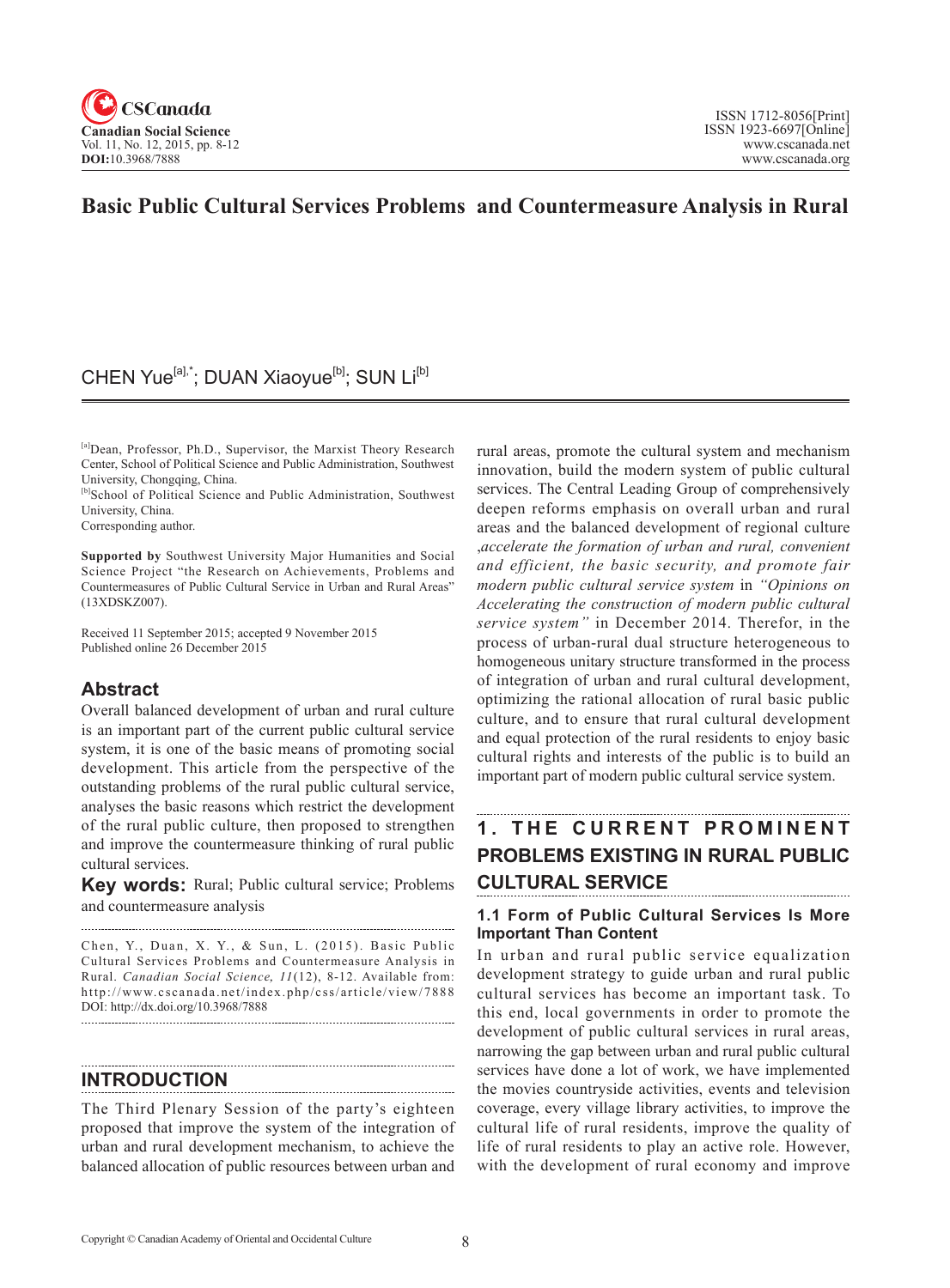the living conditions of rural residents, especially to increase understanding of the outside world, their culture demands not only on quantitative, but also to improve quality. In this demand environment, between the actual supply and demand for rural residents of the existing rural public cultural services is a big gap, or even a "supply disconnect" phenomenon. The so-called "supply disconnect" means in rural areas, some configurations cultural infrastructure lags behind the actual cultural needs of rural residents, and light weight in the form of effective, so that basic public cultural services empty and boring content, resulting in some of the cultural resources "invalid." Although Movies countryside activities on a regular basis, but the film is to bring old films, old films, the content of the old, unattractive, there are often only a few people to watch a movie phenomenon; although some rural library was established, but the books old or out of rural life, and lack of readability in the actual production, cannot satisfy the rural masses of the reading needs of the development of diverse culture, the new culture; and television coverage works already produced significant results, but many rural viewing channel is limited, seriously affecting the social effects of that; in the network communications, although some villages have established a network service, but limited signal coverage, coupled with lack of maintenance service, resulting in network and mobile phone signals sometimes no, seriously affecting the cultural life of the villagers. Currently the construction of rural public cultural presence of these problems, the urgent need to attract attention, and improve rural public cultural service quality.

#### **1.2 Lack of Organization of Public Cultural Services**

Rural public cultural services lag far behind in the city, in addition to hardware conditions vary, the most important thing is the lack of effective organization, make a lot of public cultural services or activities can not be effectively carried out. First, the lack of effective organization. Under normal circumstances, the presence of the township and village cultural institutions in the cultural sector out of line management and organizational, cultural sector is difficult to take into account the township village of cultural institutions, the superior can not effectively guide the work of subordinates, so many rural cultural activities because there was no organization in a state of disorder; second, the lack of effective organizer. On the one hand a little township cultural workers, due to their quality and capacity constraints, it is difficult to organize the villagers to unite to carry out public cultural activities and cultural forms of innovation activities difficult, difficult to update cultural activities, so rural cultural activities unattractive and cohesion. On the other hand, the operation of villagelevel public cultural institutions primarily responsible for the village, but the village committee members both busy village affairs, and doing farm work, so that the operation of the rural cultural institutions flawless weakness into account, resulting in a public cultural service can not be easy used efficiently for the masses; third is the lack of adequate financial support. Current national investment funds for rural public cultural services are still very weak, single source approach, limited social donations, rural public cultural facilities required part financed by the villagers assessed resolved. In rural areas, villagers first solve the problem of food and clothing, so the villagers aware of cultural consumption are weak, to force the construction of public cultural deficiencies, undertake active public cultural facilities requirements are not high. Based on the above, running a variety of cultural projects that benefit rural unsustainable, carry out various cultural activities is also difficult to maintain.

### **1.3 Public Cultural Service Pertinence Is Not Strong**

Under the influence of long-term urban-rural dual structure formed by large background, about threequarters of the young in rural areas to select migrant workers, the remaining left-behind children, left-behind women and left-behind elderly, formed a typical "386199" phenomenona. Firstly, the vast majority of migrant workers due to their own level of economic limitations, cultural consumption conservatism and lack of humane care employers and other reasons can not enjoy the cultural achievements of the urban population with the same cultural treatment and urban development brought about. Because, during the migrant workers return home return, the rural public cultural institutions can not provide the agricultural science and technology and pest control and other services. Secondly, the middle-aged women, although plenty of time and a strong desire for a job at home, but the township and village-level public cultural institutions do not specifically for middle-aged women at home to carry out cultural activities, such people suffer from nowhere to get skills training opportunities; again, basic public cultural facilities for children in rural areas with few, therefore, in addition to school-age children in school time, they can not enjoy basic public cultural services for children undertaken not understand basic public cultural services the fun, the direct impact on the overall development of the child's good behavior and habits. Finally, in places like rural areas, elderly activity center is yet to come, stay for the elderly free time were drinking tea, chatting, watching TV and care spent grandchildren, single cultural lifestyle, spiritual and cultural life is monotonous, lonely.

### **1.4 The Public Culture in Short Supply**

Public cultural services are a complete system, but also a systematic project, which involves not only the hardware condition of cultural services, software also related to the condition of cultural services. Supply in urban and rural public cultural services, libraries, cultural centers,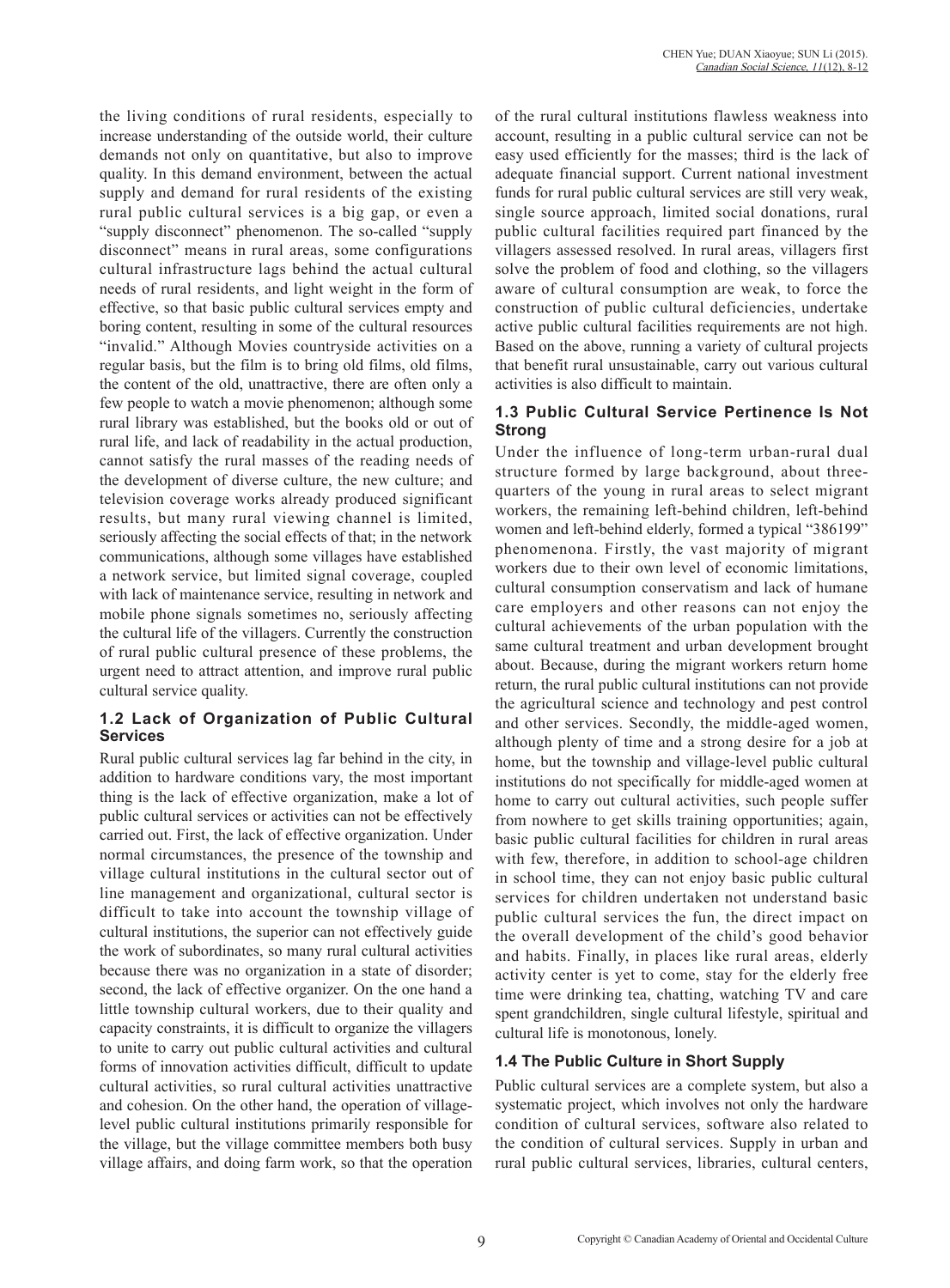museums, major cinemas, electronic reading room and other modern public cultural services is far from covering the countryside, the modern concept of public cultural services, management personnel of public cultural services, organization of public cultural services, are still far away from the vast rural areas, a lot of popularity in urban communities and fitness squares and facilities are rarely appears in the country. Therefore, the overall mission to promote urban and rural public cultural service is also very heavy, as heavy and long road.

## **2. THE EXISTING PROBLEMS OF RURAL PUBLIC CULTURAL SERVICES**

#### **2.1 Lack of Understanding of the Importance of Rural Cultural Service**

Construction of rural public cultural service system is an important in the course of the construction of new socialist countryside, is an important aspect of building a harmonious socialist society, is the only way to realize China Dream. But because of long time, the relevant government departments often only pay attention to the economic development of rural areas, but neglected the rural public culture construction. Among them, one important reason is the relevant government departments lack of understanding of the importance of the rural public cultural services. This is mainly embodied in: (a) The change of rural public cultural service of the important role of the rural landscape as a lack of knowledge. In the construction of public cultural services in the process of integration of urban and rural areas, the lack of culture is the concept of productive forces and the neglect of rural public cultural service to protect the farmers and Cultural Rights, to enhance the overall quality of farmers, to promote the importance of rural civilization has seriously affected the farmers' public cultural to meet the demand, hampering the spiritual and cultural level of farmers, and restricts the development of rural productivity. (b) The supply of rural public culture the pertinence, effectiveness of insufficient understanding. In recent years, countries have issued a series of rural public cultural service policies and the cultural construction of the rural public spend a lot of money, however, in the aspect of rural public culture supply, many places have not seriously consider around the practical and local characteristics, a one-size-fits-all approach to provide public cultural services, often lead to cultural services, but the lack of service object or without strong demand and corresponding service, make public cultural service is difficult to play their functions.

#### **2.2 Lack of Specialized Public Cultural Services and Special Funds**

Professional public cultural service personnel and specialized cultural institutions and adequate funding is earmarked to improve the rural public cultural service system a sufficient condition, but the current system of rural public cultural service reform faces dilemma-though some township management culture institutions and staff, but most did not set up special public cultural service institutions and personnel, but there is no specific budget. First, for a long time, the dominant position of the rural public cultural services has not been clearly defined laws, permanent staff and hiring staff mix, duties unknown, the lower part of the staff quality, the ability to accept new things is weak. Because, cultural services at the grassroots level, the development of space smaller, lower benefits, inability to attract outstanding personnel. Second, some of the functions of township government is nominally literate management, but non-existent, and there is no place to set up this type of cultural services for the villagers access to public cultural services for the region; the third is, in the vast rural areas, based on agricultural development the need for financial funds for economic development and cultural development to more funding for rural public cultural service funding severe shortage appears unable to protect the basic cultural business activities and investment in basic cultural facilities, will severely restrict the countryside service level of public culture.

#### **2.3 The Development Gap Between Urban and Rural Economic and Social**

The level of development of culture is directly subject to economic and social development, in particular the level of their quality and level of public cultural services development directly influenced by the level of economic development. In the process of development in the urban and rural economic structure, with the continuous progress of urban and rural social and economic development strategy, the gap of urban-rural dual structure has been significantly improved, so that the economic and cultural gap between urban and rural areas showed a gradual narrowing trend. However, cultural development and rural economic development and cultural development of the city's economic development supported by the support is significantly different, this gap has led to the presence of relatively aspects of urban and rural public cultural services funding, staffing and hardware, software and cultural environment big gap. This is the rural public cultural services lag fundamental reasons.

# **3 . T H E S U G G E S T I O N S F O R STRENGTHEN AND IMPROVE RURAL PUBLIC CULTURAL SERVICE**

#### **3.1 Further Improve the Recognition of the Importance of Construction of Rural Public Cultural Services**

To strengthen and improve the rural public cultural service focus is to improve the construction of the government department heads to the understanding of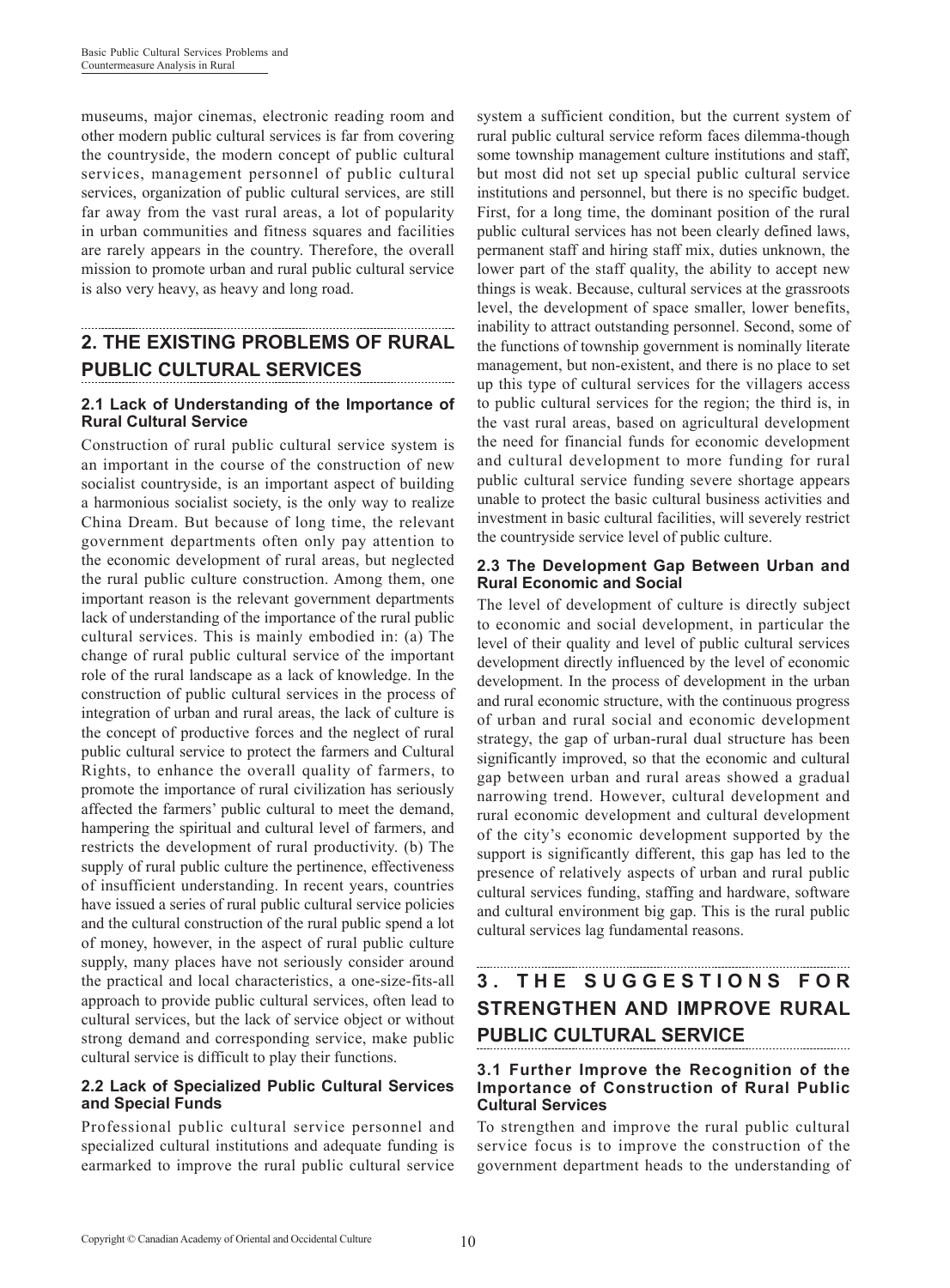the rural public cultural service system. First, towns regularly organize cultural departments to carry out cultural seminar for the cultural sector to participate, in order to strengthen the leadership cadres of the level of awareness of cultural construction and establish a correct ideological and cultural development, cultural development and deepening of the concept of development; second, in advance of trial to make typical, made after the demonstration, universal. Select a considerable economic conditions for the development of rural areas pilot, rational layout priority public cultural service architecture to produce individual drive global demonstration effect, make the gap between rural areas and consciously recognize cultural development, stimulate the desire to learn a model, generating construction and dynamic development of rural cultural development in the region, and then translated into practical action, plunge into the wave of cultural construction in rural areas to go; third, the establishment of new scientific and reasonable performance evaluation system, the introduction of appropriate evaluation of rural public cultural services. It may be appropriate to consider the cultural construction of the use of funds, facilities, personnel, activities and folk culture protection, etc., by the township government directly to the cultural construction of rural cadres performance evaluation, examination results and rural civilization, rural landscape and cultural construction phase results hook up.

#### **3.2 Enhance the Effect of Rural Public Cultural Service**

In view of the weak link in the rural public cultural service, suit the remedy to the case, enhance the efficiency of the rural public cultural services. First, actively integrating public culture of public cultural repository, distribution and diverse classification. The face of middleaged women in rural areas, organizational culture skills training, broaden employment channels effectively, enhance the employ ability of middle-aged women; the use of village-level personnel to carry out cultural positions timely organization of training activities for children unique culture, rich extracurricular youth culture life and promote their full development; for the older age groups, regularly push theatrical activities in rural areas and carry out theatrical performances, using the existing arrangement of cultural venues such as chess room, a newspaper house, a dance studio and crafts studio, or set up a special place for the local heritage excellent traditional culture; the use of modern network technology and field sites to carry out agricultural knowledge outreach activities, to the return of migrant workers to provide services. The second is related to the grassroots cultural sector should expand research in rural areas, functional design for the real-time demands of the villagers, for coverage of the network signals such as incomplete, TV ratings are not high, and

cultural activities in the countryside outdated, obsolete infrastructure and other villagers individuals can not solve the problem in a timely manner to provide feedback, to develop a practical framework for public cultural services in line with the needs of the villagers, more focus on rural cultural diversity of the supply of content, functionality, effectiveness and categorical.

#### **3.3 Constantly Improve the Rural Public Cultural Service Hardware Environment**

The targeted to build the hardware environment of rural public cultural services, and actively explore effective cultural facilities, maintenance and use, efforts to strengthen the radio and television "villages", Farm House, movies countryside and cultural plaza and a series of benefits the implementation of public works, public cultural service facilities in rural areas make more applicability and functionality, so that township and village cultural activities and its internal hardware facilities to achieve a combination of volume and value. In addition, the development of appropriate systems enhancing the protection of equipment and facilities, the establishment of a workbook and hardware maintenance from time to time of its construction, maintenance and repair. By strengthening cultural facilities management, innovative hardware operation mode of public cultural services, optimize the hardware environment of rural public cultural services, so few are happy, strong director, women have to learn, to enjoy old age.

#### **3.4 Strengthen the Rural Public Cultural Service Organization**

First, in accordance with the requirements of the national cultural policy, according to the regional development of rural culture, improve public cultural services spending in the proportion of total expenditure, the establishment of facilities for maintenance, cultural activities and the construction of special funds and other aspects of remuneration, timely to public cultural development of rural areas less inclined to narrow the gap between the public and cultural development of rural areas. At the same time, the establishment of an open and transparent system of cultural funds, the process of budget and final accounts of public cultural funding strictly regulates the establishment of monitoring mechanisms to maximize the effectiveness of incentive finance. Second, break the government is the single provider of public cultural situation, and guide social forces to participate in the construction of rural public culture, to form a government based, social, supplemented by public cultural supply model to encourage and support social forces contribution of rural public cultural construction projects, to incentives such as lower taxes, material and spiritual incentives to guide all companies or individuals involved in cultural sponsorship, and gradually expand the power of social welfare. Finally, strengthen the construction of